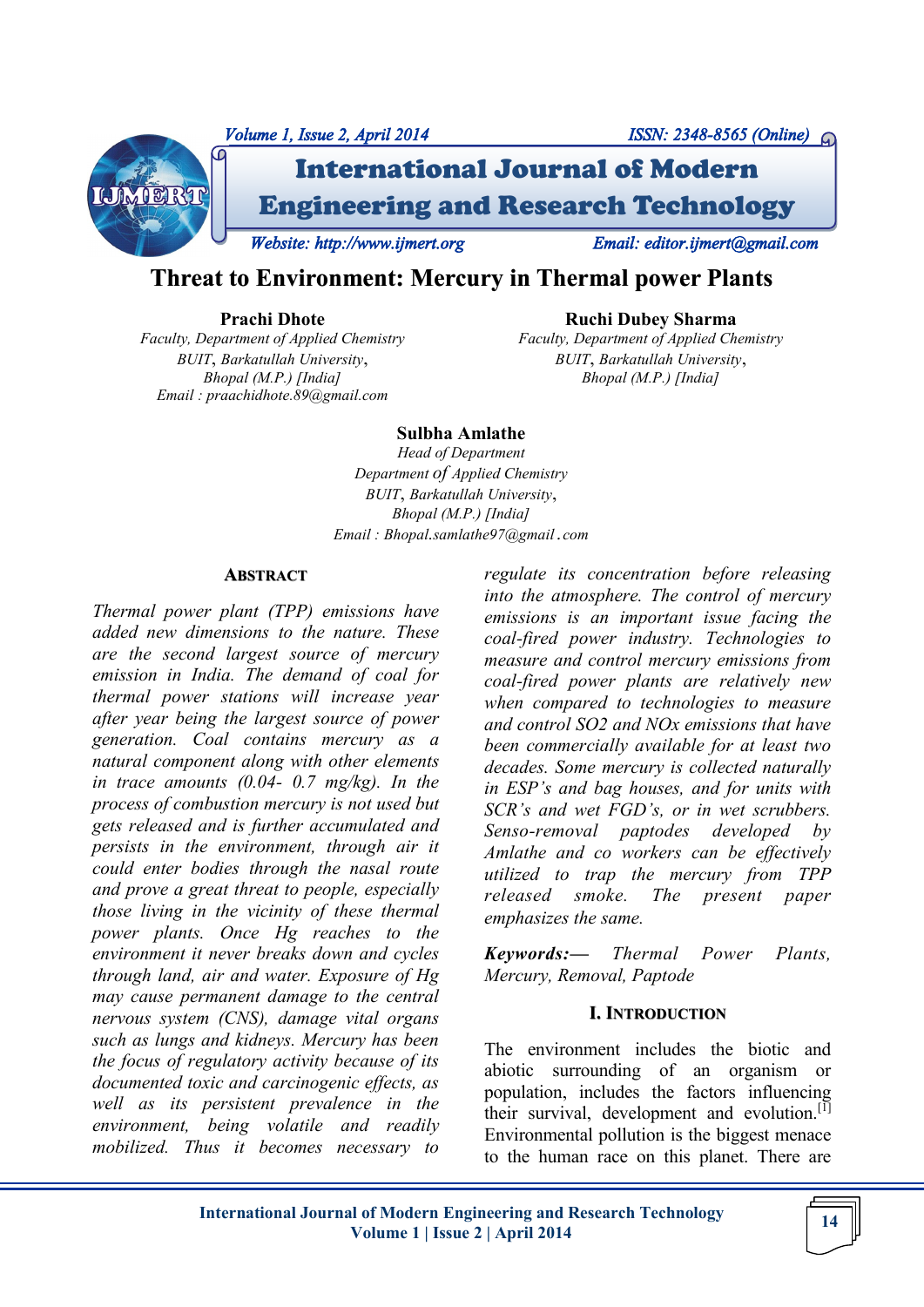various types of pollution such as water, soil, land, noise, and air pollution. Air pollution is most devasting. Among the major sources of air pollution are power and heat generation, the burning of solid wastes, industrial processes, and, especially, transportation. The six major types of air pollutants are carbon monoxide, hydrocarbons, nitrogen oxides, mercury oxide, particulates, sulphur dioxide, and photochemical oxidants.[2] "A growing concern in India is the release of various toxic trace elements such as mercury (Hg), arsenic (As), lead (Pb), cadmium (Cd), etc., from power plants through the disposal and dispersal of coal ash. Among the various toxic elements mercury emissions from coal based TPP are of particular concern, mercury emitted in flue gases or in fly ash/bottom ash that is disposed off in ash ponds enters the hydrological system, wherein the mercury can be methylated. Then this methyl mercury can then enter the human food chain, mainly through consumption of fish (Shah *et al*., 2008). Thus this food chain exposure pathway to mercury at high levels can harm the brain, heart, kidneys, lungs, and immune system of people of all ages. "Mercury can be emitted in three different forms: elemental (HgO), oxidized  $(Hg<sup>2+</sup>)$  and particle bound (HgP). Upon combustion, coal fly ash tends to have a higher concentration of mercury, and estimates indicate that Indian coal ash has an average mercury concentration of 0.53 mg/kg, based on measurements from a few selected power plants. [3]

Coal fired thermal power plants (TPPs) are the second largest source of mercury emission in India. Almost 73% of energy is obtained from TPP which uses about 220 millions tonnes coal/year. Coal contains mercury (Hg) naturally and its combustion in the boilers to generate electricity causes release of mercury in to the environment. A typical 100 mw TPP can emit over 10kg of mercury in a single year. Once Hg reaches to the environment it never breaks down and persists in the environment,

cycling through land, air and water. Mercury (Hg) is a naturally occurring, highly volatile heavy metal. It is found in trace quantities throughout the environment rocks, soils and the oceans. Being an element, mercury never breaks down but persists in the environment, cycling through land, air and water. Mercury can exist in the environment in elemental, organic or inorganic forms. According to the International Chemical Safety Council of United Nations, an organic form of mercury (methyl mercury) is one of the six most serious pollution threats to the earth. While most of the mercury released into the environment by human activity is in either elemental or inorganic form, biological processes convert inorganic mercury into highly dangerous forms of organic mercury, such as methyl mercury. This form is the most harmful to people and wildlife because of its ability to take part in biochemical reactions and accumulate in the food chain.<sup>[4]</sup>

### **II. HEALTH HAZARDS DUE TO MERCURY**

Mercury is a potent neurotoxin. Even at extremely low levels of exposure, it can cause permanent damage to the human central nervous system. The addition of even 0.9 g of mercury is enough to contaminate a 25-acre lake. At higher levels, mercury can damage vital organs such as lungs and kidneys. The nervous system is very sensitive to all forms of mercury. Methyl mercury and metallic mercury vapours are more harmful than other forms, because more mercury in these forms reaches the brain. Exposure to high levels of metallic, inorganic, or organic mercury can permanently damage the brain, kidneys, and developing fetus. Effects on brain functioning may result in irritability, shyness, tremors, changes in vision or hearing, and memory problems. Short term exposure to high levels of metallic mercury vapours may cause effects including lung damage, nausea, vomiting, diarrhea, increases in blood pressure or heart rate, skin rashes, and eye irritation. Mercuric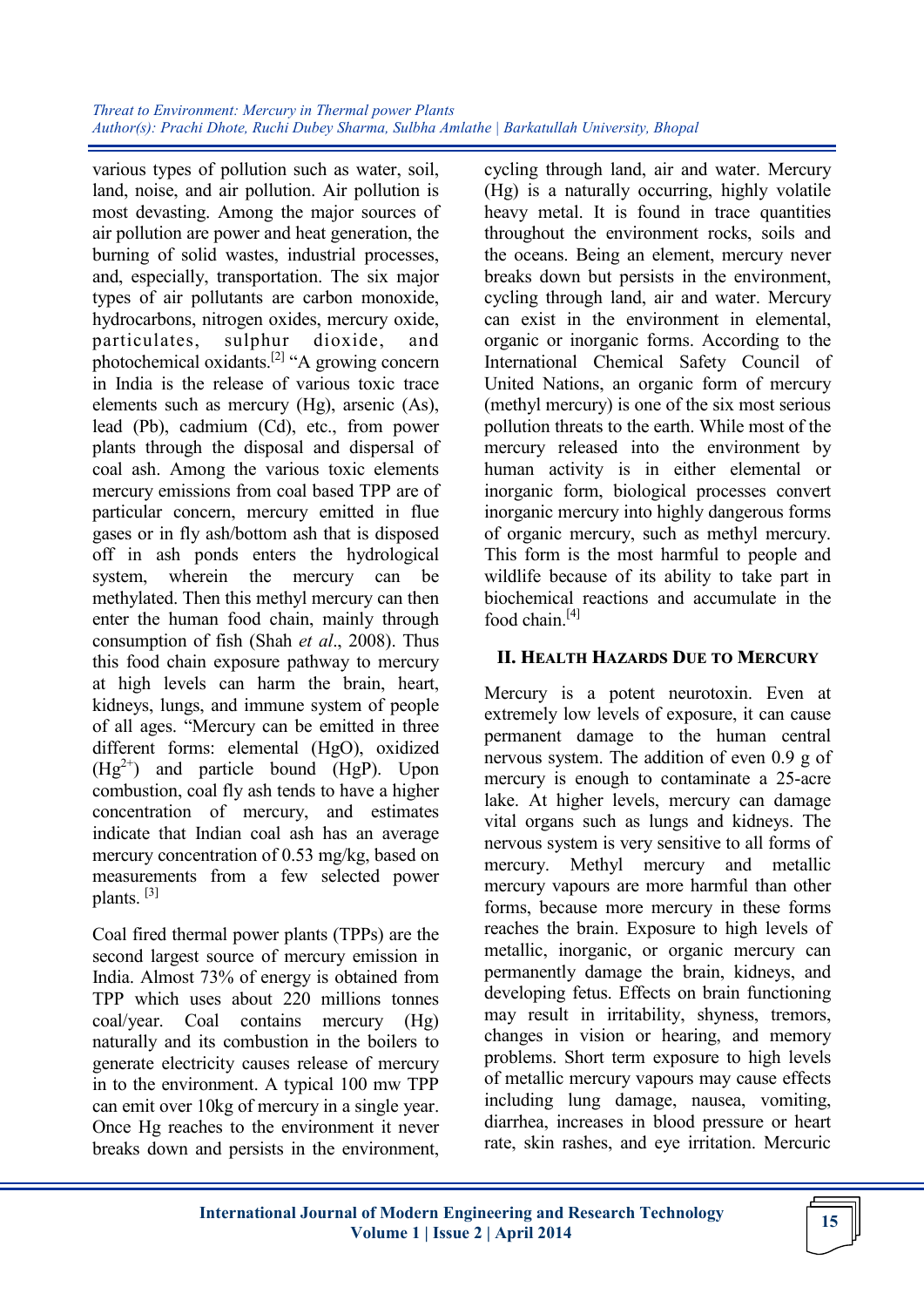chloride has caused increases in several types of tumors in rats and mice, and methyl mercury has caused kidney tumors in male mice. The Environmental Protection Agency (USEPA) has determined that mercuric chloride and methyl mercury is possible human carcinogens Health hazards of mercury to young children- Very young children are more sensitive to mercury than adults. Mercury in the mother's body passes to the fetus and may accumulate there. It can also pass to a nursing infant through breast milk. However, the benefits of breast feeding may be greater than the possible adverse effects of mercury in breast milk. Mercury's harmful effects that may be passed from the mother to the fetus include brain damage, mental retardation, incoordination, blindness, seizures, and inability to speak. Children poisoned by mercury may develop problems of their nervous and digestive systems, and kidney damage. Besides affecting human beings, it also increases morbidity and mortality among fish, wild animals and birds, causing ecological imbalance and economical loss. Methylmercury can be more harmful to bird embryos when selenium, another potentially toxic element, is present in the diet. Hunter-Russellsyndrome and Minamata disease also occurs In several areas of the United States, concentrations of mercury in fish and wildlife are high enough to be a risk to wildlife.<sup>[3],[5],[6]</sup>.

### **III. ENVIRONMENTAL EXPOSURE OF MERCURY DUE TO COAL BASED TPPS**

Mercury distribution in the environment has been a focus of scientific attention because of the potential health risks posed by mercury exposure. India is one among the world's most active mercury industrial centres. Coal fired thermal power plants are the second largest source of mercury emission in India. Mercury is released into the air by burning fossil fuels (coal) in thermal power plants. In the process of combustion mercury is not used but gets released and is further accumulated, as

mercury remains persistent in the environment A typical 100 megawatt thermal power plant can emit over 10 kg of mercury in a single year. About 200 metric tonnes of toxic mercury escapes from industrial chimneys and effluents each year in India. Recent studies suggest that the total global atmospheric mercury burden has increased between 200 and 500 per cent since the beginning of the Industrial Age. Reports also indicate that the levels of mercury in rivers, coastal waters, and soil and food items are way above acceptable levels in India. Mercury's presence in air and water has increased dramatically in the past century owing to emission from thermal power plants. The total mercury pollution potential from coal in India is estimated to be 77.91 tones per annum, considering average concentration of mercury in coal as 0.272 ppm. About 59.29 tones per annum mercury is mobilized from coal-fired thermal power plants alone. The mercury emanating from the thermal power plants' stacks is 58. Percent gaseous and 2.4 per cent in particulate form. About 32.5 per cent is retained in the ashes (fly ash and bottom ash). The remaining 7.05 per cent could not be accounted for. Coal contains mercury as a natural component along with other elements in trace amounts (0.04- 0.7 mg/ kg). As the coal is combusted in the utility boiler (Prashant Agrawal *et al.*, 2008) Pollution controls employed by utilities to curb other pollutants are not effective in removing mercury. At present, there are no commercially viable control technologies for mercury. As a consequence, this highly toxic form of air pollution continues to go largely unabated. Thus coal becomes a repository of toxic metals.[3],[7],[8],[9],[10]

# **IV. PERMISSIBLE LIMITS FOR MERCURY**

Mercury Emission from massive coal consumptions enhances the level of mercury more than 1ppm in soil and more than 10 ppm in ground water and ponds. Govt. of India is reviewing the occupational exposure standards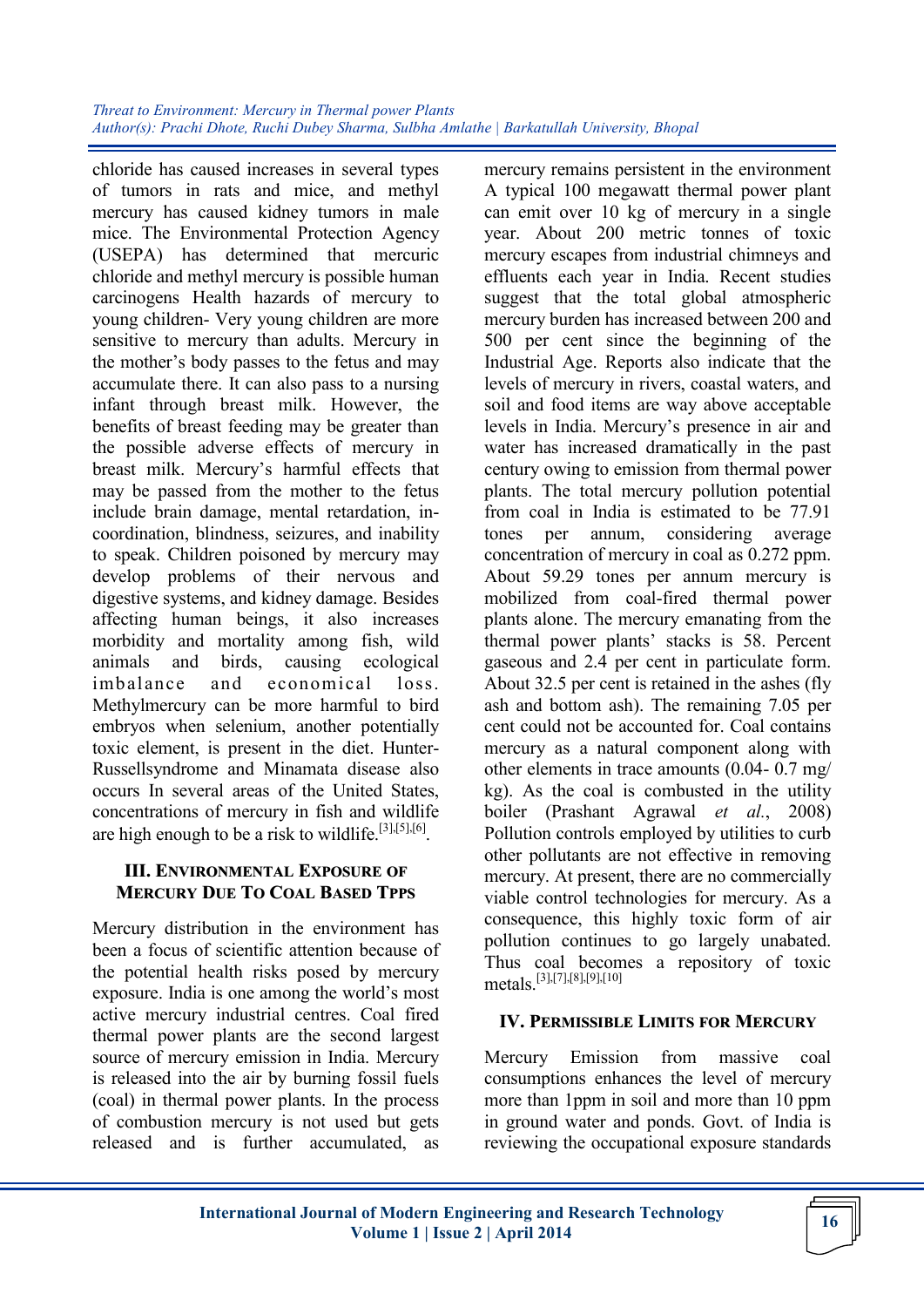*Threat to Environment: Mercury in Thermal power Plants Author(s): Prachi Dhote, Ruchi Dubey Sharma, Sulbha Amlathe | Barkatullah University, Bhopal* 

of 0.1 mg/m3 of air, set up by Occupational Safety and Health Administration, USA for its implementation in our country. There is a need to reduce mercury air emissions from coalfired power plants. Bureau of Indian Standards (BIS) and World Health Organization (WHO) limits the concentration of Mercury only up to

0.001 ppm in drinking water and 0.05 mg/Kg in soil. The maximum allowed concentration of total mercury in fish is 0.50 ppm in India 13. The WHO guideline set for mercury intake by fish is 0.47 mg/kg/day, while the limit set by EPA is 0.1 mg / kg/day, which is one fifth to that of  $WHO^{[11]}$ .

| <b>MERCURY</b><br>Hg          | <b>ELEMENTAL</b><br>(vapourises at room<br>temperature)                                                                                                                                                               | <b>INORGANIC</b><br>(mercury salts)                                                                                                                              | Methyl<br>mer-<br>cury<br>(transformed by<br>bacteria in<br>with<br>contact<br>water)                       | O R G A N I C ORGANIC Ethyl mercury                                                                                                                                                                       |
|-------------------------------|-----------------------------------------------------------------------------------------------------------------------------------------------------------------------------------------------------------------------|------------------------------------------------------------------------------------------------------------------------------------------------------------------|-------------------------------------------------------------------------------------------------------------|-----------------------------------------------------------------------------------------------------------------------------------------------------------------------------------------------------------|
| <b>Use</b><br>Main<br>Pathway | Dental fillings, Hospital spills<br>$-$ e.g. broken thermometers<br>(Amalgam is a mix of mercury<br>and other metals like Ag, Sn,<br>Cu, In, Zn)                                                                      | Medicines, cos-<br>metics<br>(used as a pre-<br>servative)                                                                                                       | Fish<br>consump-<br>tion (the fish<br>ingested<br>have<br>mercury and<br>it is in their mus-<br>cle tissue) | Vaccines (the preservative<br>Thimerosal is 49% ethyl<br>mercury)                                                                                                                                         |
| Other uses                    | Gold mining<br>Chloralkali plants<br>Products (batteries, switches,<br>fluorescent bulbs; measuring<br>and control devices<br>(eg. thermostats)<br>Medical devices<br>(thermometers,<br>gastrointestinal tubes, etc.) | Disinfectants<br>antimicro-<br>and<br>bials<br>Electrical<br>equipment<br>Photography                                                                            |                                                                                                             | Fungicides (e.g. in paints)<br>and bactericides (phenyl mer-<br>cury)                                                                                                                                     |
| Route of expo-<br>sure        | Inhalation<br>Ingestion<br>Transplacentalbioconcentrated<br>(mother's dental<br>during pregnancy &<br>breastfeeding)                                                                                                  | Epidermal<br>Inhalation<br>unusual<br>Ingestion                                                                                                                  | Ingestion<br>Gastrointestinal<br>Inhalation<br>Transplacen-<br>talbioconcentrat<br>ed                       | Parenteral (outside the<br>alimentary canal) directly to<br>mother; infant/child<br>Transplacentalbioconcentrated<br>(mother's vaccine prior to<br>pregnancy, during pregnancy<br>or during breastfeeding |
| <b>Toxicity</b>               | Primary:<br>lungs, eyes, gingival, skin<br>Secondary:<br>central nervous system,<br>kidneys, immune system                                                                                                            | Primary:<br>kidneys<br>and<br>gastrointestinal<br>tract<br>Secondary:<br>central nervous<br>system<br>(deposits)<br>from<br>ethyl and<br>methyl<br>o n<br>brain) | Primary:<br>central nervous<br>system<br>Secondary:<br>cardiovascular                                       | Primary:<br>central nervous system<br>Secondary:<br>cardiovascular                                                                                                                                        |
| <b>Transport</b><br>body      | in   Crosses the placenta<br>Enters the brain<br>Found in breastmilk                                                                                                                                                  | Does not easily<br>enter the<br>brain or cross<br>the placenta                                                                                                   | Crosses the pla-<br>centa<br>Enters the brain<br>Found in breast-<br>milk                                   | Crosses the placenta<br>Enters the brain<br>Found in breastmilk                                                                                                                                           |

*TABLE I Use Exposure Routes and Toxicity of Mercury and Its compounds* [13]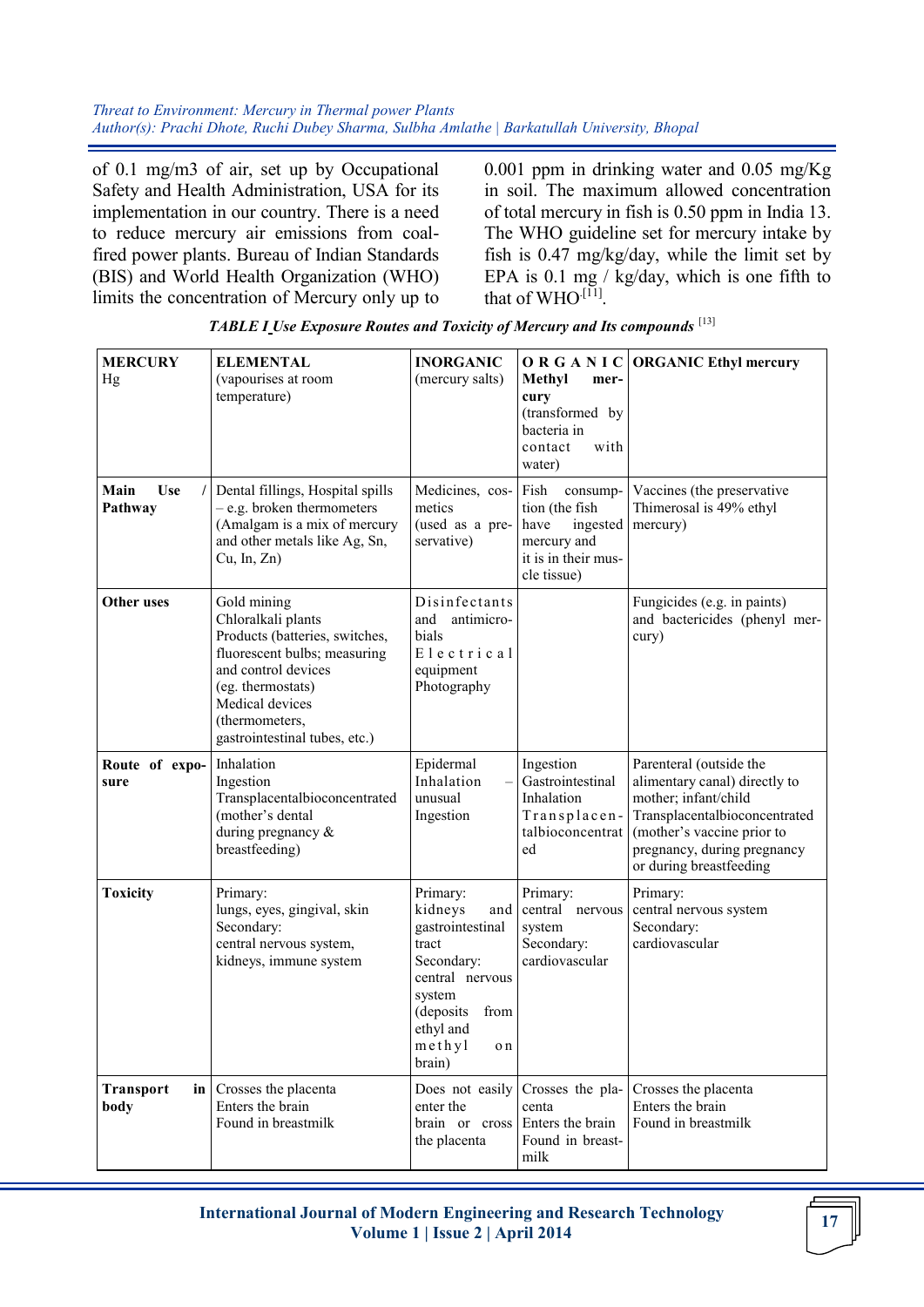#### **V. REMOVAL METHODS**

Mercury exists in three forms in coal fired thermal power plants flue gas:

- $(i)$  Elemental Hg $(0)$
- (ii) Oxidized Hg  $(2+)$
- (iii) Particle bound  $(Hg(P))$

Hg  $(2+)$  & Hg  $(P)$  are relatively easy to remove from flue gas using typical air pollution control devices such as electrostatic precipitator (ESP) & wet- Flue gas desulphurizer (FGD). Increasing the emission of Hg  $(2+)$  allows for high Hg emission reduction because  $Hg(2+)$  or  $He(2+)$  derived species such as  $HeCl<sub>2</sub>$  can be removed in downstream equipment such as ESP and Wet FGD systems. Hg (0) is difficult to capture, since it is insoluble in water. Mercury emissions are mainly impacted by following factors in a coal fired thermal power plant :- Coal consumption & coal composition, Type of environmental control equipment installed on the unit, Boiler operating conditions, Fly ash characteristics. The Hg(P) fraction is typically removed by a particulate control device such as an electrostatic precipitator (ESP) or fabric filter (FF). The Hg (2+) portion is water-soluble and therefore a relatively high percentage can be captured by the wet flue gas desulphurization (FGD) systems. The Hg(0) fraction is generally not captured by existing APCD. However, when an SCR is applied this will promote oxidation of  $Hg(0)$  to  $Hg(2+)$  and enhance Hg capture in a downstream FGD<sup>[12]</sup>.

The common methods for removal of heavy metal ions include precipitation, solvent extraction, vacuum evaporation, membrane technologies, adsorption and ionic exchange  $[14]$ -18]. Phenomenon of adsorption is very common for removal of contaminants. Synthetic ion exchangers, activated charcoals or zeolites utilize phenomenon of adsorption for decontamination of metals [19-25].

Amlathe and co workers have developed paptodes for removal of mercury based on the phenomenon of adsorption. The developed paptodes have been successfully applied for removal of Hg (II) from aqueous solutions. The same can be effectively applied to remove mercury released from TPP smoke as well as from the coal sample  $[26]$ . This can be easily done by exposing the smoke to paptodes. Further studies are undergoing to get the data.

### **VI. CONCLUSION**

The presence of mercury in TPP smoke is a severe threat to environment. The paptode can be an effective, cheap and rapid tool for effective removal.

### **VII. ACKNOWLEGMENT**

The authors are thankful to The Director of BUIT, Barkatullah University Bhopal. One of the (PD) is thankful to The HOD, Department of Applied Chemistry, BUIT, and Barkatullah University Bhopal for the guidance**.**

# **REFEREBCE:**

- [1] en.Wikipedia.org/Environment (Accessed in February 2014)
- [2] www.thinkquest.org/ Environment poll. (Accessed in February 2014).
- [3] V K Rai et al., 2013
- [4] PrashantAgrawal at el. Indian Journal of Forensic Medicine and Pathology. April -June, 2008, Vol.1, No.2Agency for Toxic Substance and Disease Registry, Toxfaqs for cyanide, Jul 2006
- [5] Toxic profile for mercury. American Society of Toxic Substances and Disease Registry(ATSDR), USA, 2003
- [6] US EPA 1993 (US EPA, ''National